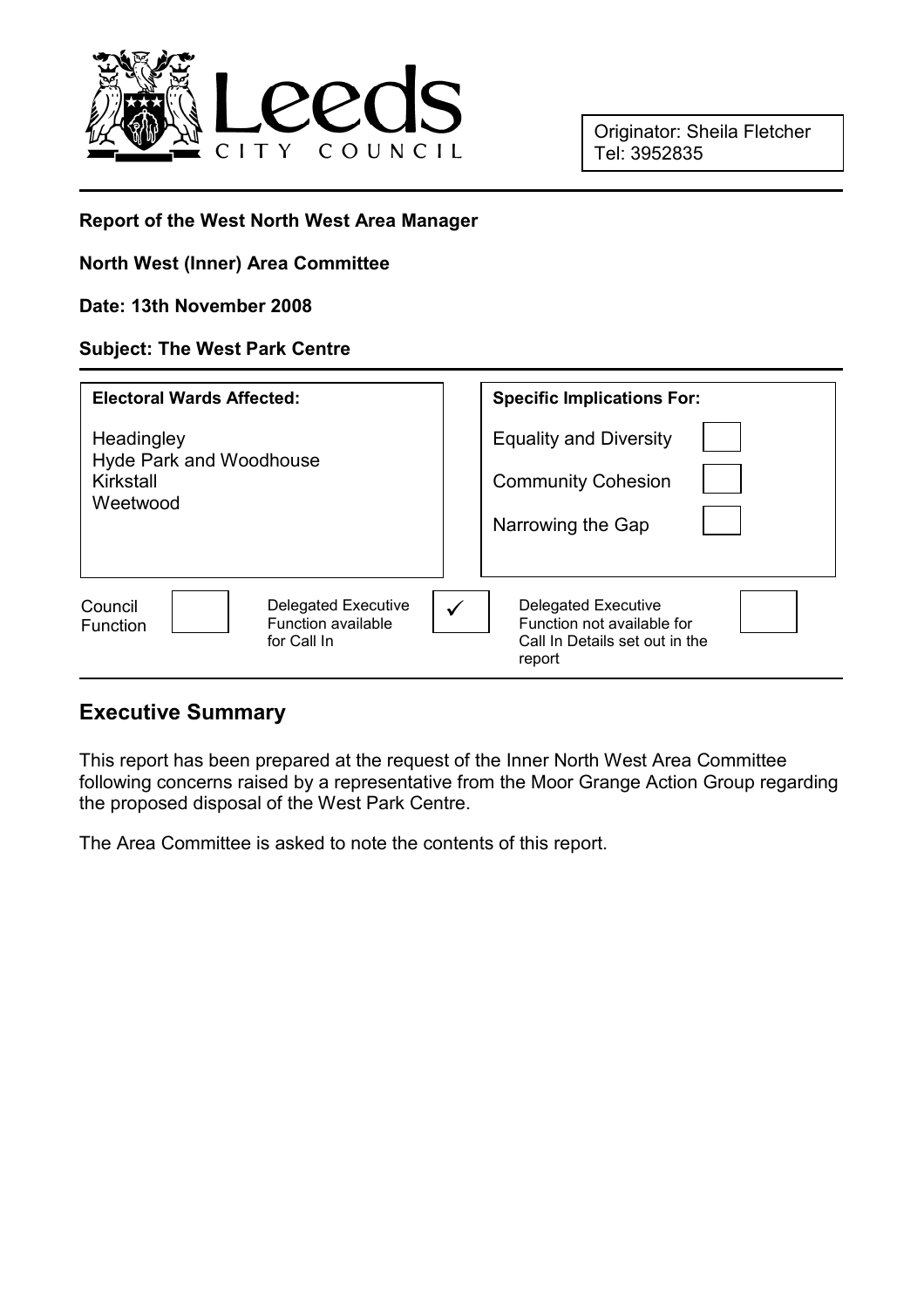# Purpose of this report

- 1 The purpose of this report is to respond to the issues raised at the meeting of the Area Committee meeting on 25<sup>th</sup> September relating to the future of the West Park Centre.
- 2 The report seeks to inform members about
	- The inclusion of the West Park Centre on the list of capital receipts
	- The relocation of some existing users of the facility

## **Background**

- 3 A representative of the Moor Grange Action Group raised concerns during the Open Forum of the last Area Committee meeting about the proposed disposal of the West Park Centre.
- 4 Following discussion by the Area Committee it was agreed that a report outlining the facts relating to this matter is brought to this meeting for consideration.

# Capital Programme

- 5 The February 2008 Capital Programme report approved by full council included an appendix which was a list of capital receipts that are supporting the 5 year programme. The list shows sites but not values. West Park School is listed under 2010/11.
- 6 It is a statutory requirement that for any disposal, the Council is charged with ensuring that it receives best consideration, or to ensure that the proper decision making process has been undertaken in respect of a less-than-best disposal. The way that the Council meets this statutory requirement is to expose a property to the widest marketing that is appropriate. This can be by way of advertising in the property press or local papers depending on the scale of the disposal and then by either inviting offers or putting the property into an auction.
- 7 The disposal of Council assets that are identified as either surplus to requirements or underused have the potential to make a significant contribution in support of the Council's overall Capital Programme. In addition, the reduction of underused assets is an important element to achieving a sustainable regime.

## Relocation of current users

- 8 The West Park Centre has not been declared surplus to requirements nor has any planning brief been prepared or requested. The relocation of the Northern Ballet Theatre to their new premises at Quarry Hill and Education Leeds staff in Spring 2010 means that the building will be substantially under-used after that time. The buildings are considered to be at the end of their economic life and investment in refurbishment could not be justified.
- 9 Consideration will be given to community needs, especially those that are supported by local organisations. Consultation will be undertaken with all current users, including those that come from outside the area, or even the metropolitan district and may not be especially location sensitive.